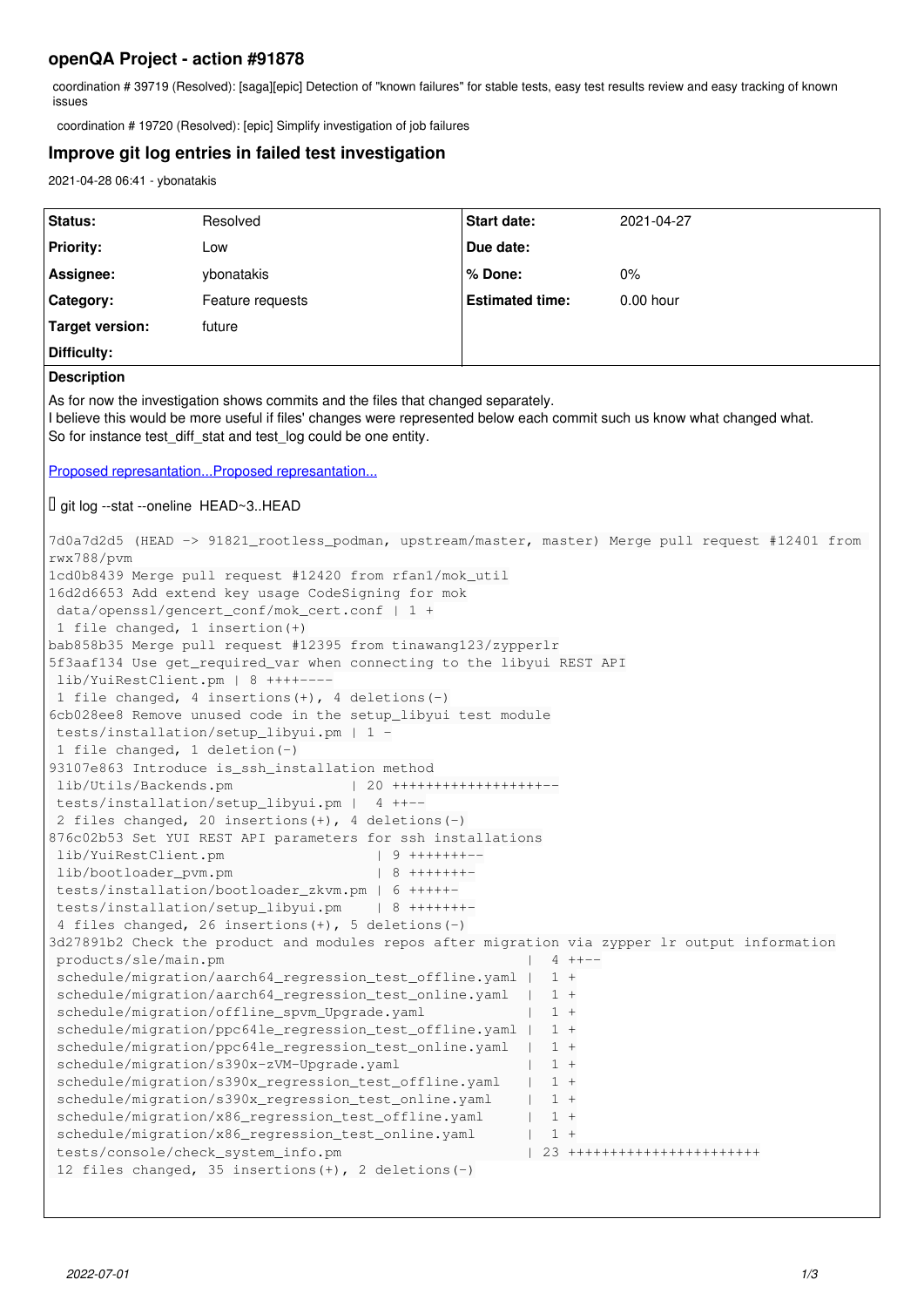## **Related issues:**

Related to openQA Project - action #92731: clickable git log entries in inves... **Resolved Resolved** 

## **History**

#### **#1 - 2021-04-29 08:47 - okurz**

- *Subject changed from [OpenQA] Improve failed test investigation to Improve failed test investigation*
- *Due date set to 2021-05-27*
- *Status changed from New to Feedback*
- *Assignee set to okurz*
- *Priority changed from Normal to Low*
- *Target version set to future*

Hi, thanks for the ticket. So, instead of separate log+diff you would prefer a mixed git log with details. I guess personal preferences differ here. Do you know that others would prefer the same? I doubt that the mixed log is easier to read by users.

#### **#2 - 2021-05-07 07:20 - ybonatakis**

#### okurz wrote:

Hi, thanks for the ticket. So, instead of separate log+diff you would prefer a mixed git log with details. I guess personal preferences differ here. Do you know that others would prefer the same? I doubt that the mixed log is easier to read by users.

#### i do not know about others. I dont even know how many they use them or how.

IMO it is a clearer investigation approach because you can see which commit changes what files that it might cause the problem. Also with good comments is easier to walk through the commits and see what was merged with all the context in one look. Otherwise you have to go first in one panel see what files are changed and then go find the corresponding commit. Until this time you miss the description of the commit to see if it is relavant. And the other way around.

#### **#3 - 2021-05-14 07:48 - okurz**

We discussed this in the SUSE QE Tools Workshop 2021-05-14 as well. We see it as a viable alternative to make the git hash clickable, e.g. pointing to the corresponding github view for the git hash.

#### **#4 - 2021-05-14 09:43 - ybonatakis**

okurz wrote:

We discussed this in the SUSE QE Tools Workshop 2021-05-14 as well. We see it as a viable alternative to make the git hash clickable, e.g. pointing to the corresponding github view for the git hash.

or both? i see this as a interchangeable and interdependent enhancement

#### **#5 - 2021-05-14 22:26 - okurz**

sure, we can try both. So far I have not heard or read from anyone else that they would think the approach of combined log+stat as necessary but maybe you want to give it a try yourself in openQA code around the code in

<https://github.com/os-autoinst/openQA/blob/master/lib/OpenQA/Schema/Result/Jobs.pm#L1987> ? I can't make promises if we want to accept such PR but we can try to discuss over code rather just english text :)

#### **#6 - 2021-05-17 07:08 - okurz**

*- Parent task set to #19720*

#### **#7 - 2021-05-17 07:18 - okurz**

- *Subject changed from Improve failed test investigation to Improve git log entries in failed test investigation*
- *Due date deleted (2021-05-27)*
- *Status changed from Feedback to Workable*
- *Assignee deleted (okurz)*

I split out the "clickable git log entries" into [#92731](https://progress.opensuse.org/issues/92731) . [ybonatakis](progress.opensuse.org/users/32492) as stated, you are welcome to give it a try. Within SUSE QE Tools we need to postpone the feature a bit.

#### **#8 - 2021-06-28 18:40 - ybonatakis**